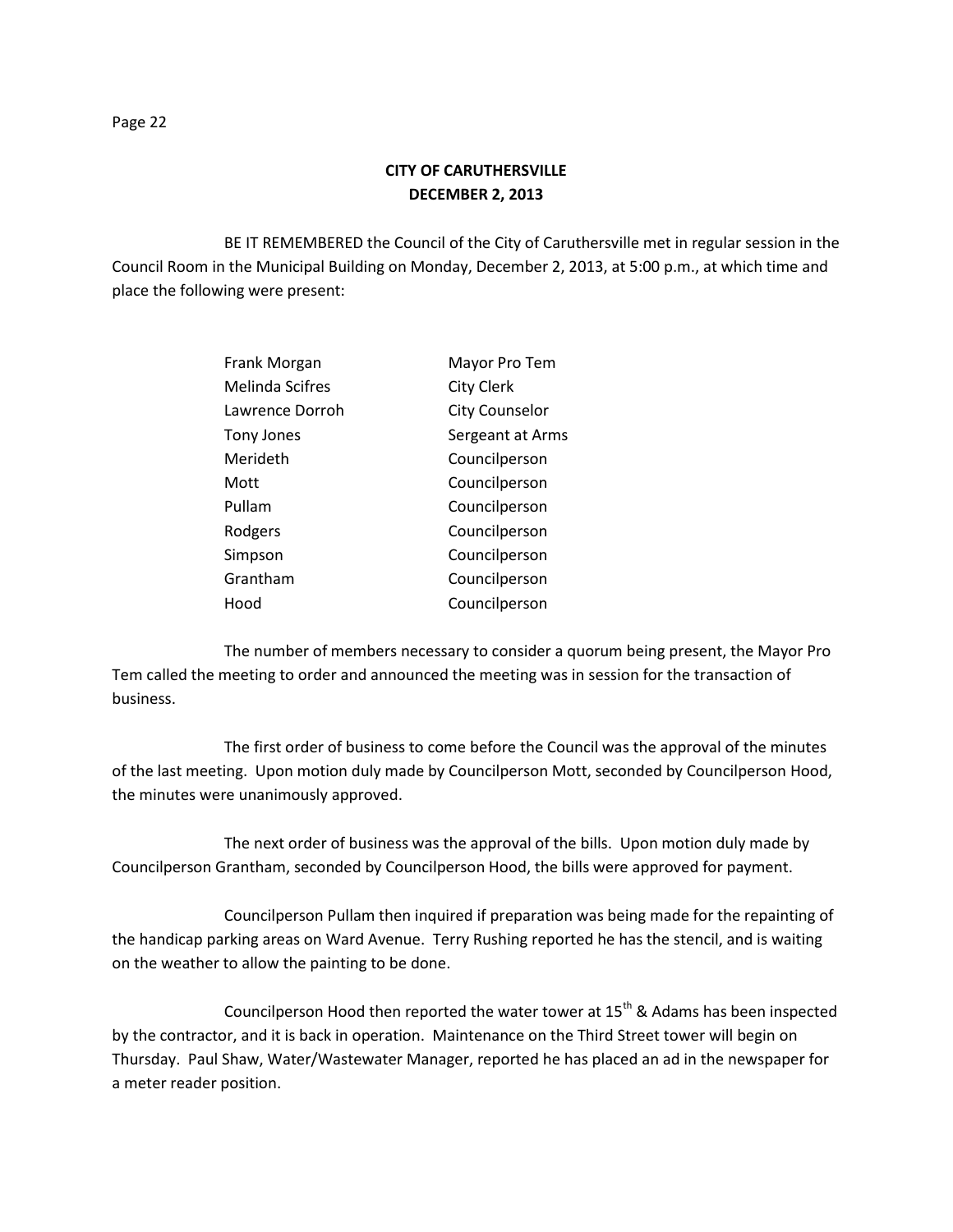## Page 23

Terry Rushing then requested permission to advertise for twelve grates for the drainage around East Haven and Midtown. Upon motion duly made by Councilperson Merideth, seconded by Councilperson Grantham, the Council allowed the placement of the ad.

Keith Davis, Parks/Recreation Director, reported the sauna in the ladies shower area has quit working. Two suppliers have been contacted with only one company responding. Davis Sauna can replace the sauna at a cost of \$1,863.00, which could be paid from the equipment line of the budget. Councilperson Mott motioned to approve the replacement of the sauna from Davis Sauna, with Councilperson Pullam seconding, and motion carried unanimously.

Mr. Davis then reported that kickball practice has started, and more children have signed up this year than in years past. One hundred eight children have signed up, where there have only been sixty to eighty that have signed up in previous years.

Councilperson Rodgers motioned to take the salaries off the table for discussion in closed session. Councilperson Rodgers then motioned to increase the salary for the Code Enforcement Officer/Building Inspector to \$26,105, with Councilperson Mott seconding, and motion carried.

The Fire Department reported one fire from November 25 through December 2. The Fire Chief reported He has funds in his equipment budget to update the radio on the MoSWIN system at a cost of \$1,150.00, if the Council will allow the expenditure. Councilperson Rodgers motioned to approve the expenditure, with Councilperson Hood seconding and motion carried.

Fire Chief Jones then reported he has applied for a grant through the Missouri Department of Conservation for 15 portable radios. Award announcements should be made by January 31, 2014.

Randall Lee, Code Enforcement Officer/Building Inspector, reported he has issued 30 warning tickets to residents that have been putting their trash out early. Twelve notices to abate a nuisance have been given in the last two weeks, and he will be checking on the progress of those citations. He has also, given a notice to repair, vacate or demolish the property at 310 East 20th Street to the owner for faulty wiring in the structure.

Terry Rushing then reported that an ad has been placed for the demolition of the properties at 505 Carleton and 1206 Jefferson. Bids will be opened on December 12 at 2:00 p.m.

The next order of business was the contract for consulting agreement for the hangars at the airport through a MoDot grant. Waters Engineering has prepared a consulting agreement for their services, and is requesting the Mayor Pro Tem sign it and forward to them. After discussion,